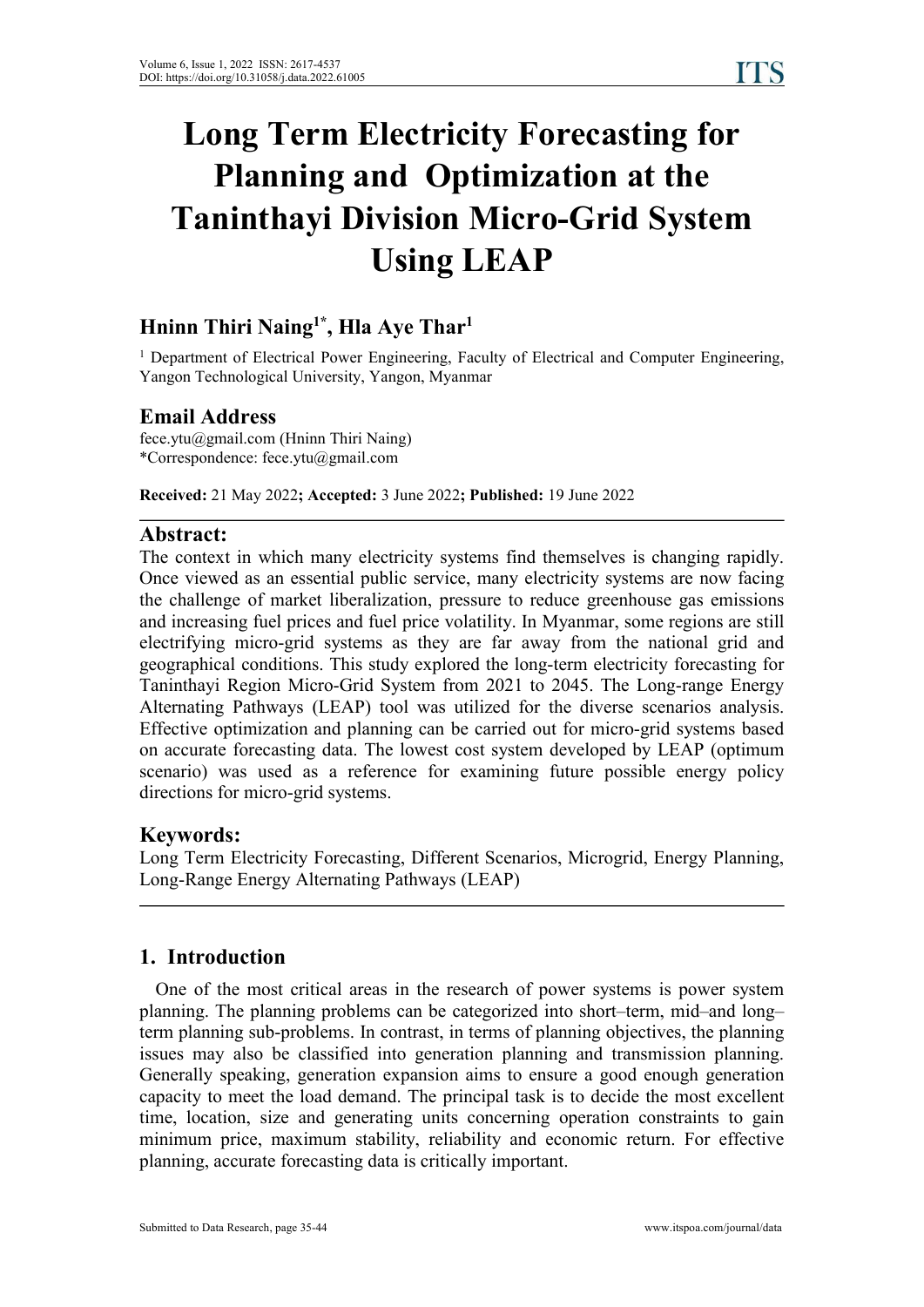Microgrid solutions are presently playing an expanding part in providing access to power, particularly to remote populations whose electricity is not provided by the national grid. Microgrid builders need to manage their existing sites and extend to new regions. To control this expansion effectively and sustainably, they want to make data-driven decisions. The essential input in designing and managing of microgrid system is accurate forecasting of power demand in a specific area. Several forecasting mechanisms are proposed for such microgrid builders. Using day-by-day energy consumption data records from Taninthayi from 2011-to 2020, it was determined that exponential smoothing provides the best out-of-sample forecasting performance with estimate capabilities displayed for horizons up to twenty-five years ahead. This study uses the Long-range Energy Alternating Pathways (LEAP) device for long-term power demand forecasting.

### **2. Microgrid**

Microgrid projects have been effectively completed, giving several innovative technical arrangements. The microgrid is a critical and necessary part of developing the smart grid. The microgrid is characterized as the "building block of the smart grid". The essential components of a microgrid system are distributed generation, storage devices, and power-consuming loads, mainly low and median-voltage systems. The D.E.R.s (distributed energy resources) such as micro-turbines such as fuel cells, wind generators, photovoltaic (P.V.) and storage devices such as flywheels, energy capacitors and batteries are placed on the microgrid. The microgrid can be effective for both the grid and the customer.

From the customer's view, microgrids answer both thermal and electricity desires and enhance local reliability, reduce emission, improve power quality by supporting the voltage and frequency and probably lower energy supply prices. From the utility's view: a microgrid will be seen as a controlled entity within the power system as one dispatchable unit (load or generator) or ancillary services provider. (Figure 1)



*Figure 1. Microgrid Operation Strategy.*

A microgrid typically operates in island mode and grid-connected mode. In the island model, production is needed to meet the load's demand. However, when the microgrid is connected to the grid, it can both receive and inject power into the primary grid. Furthermore, the gird-connected microgrid can provide energy to meet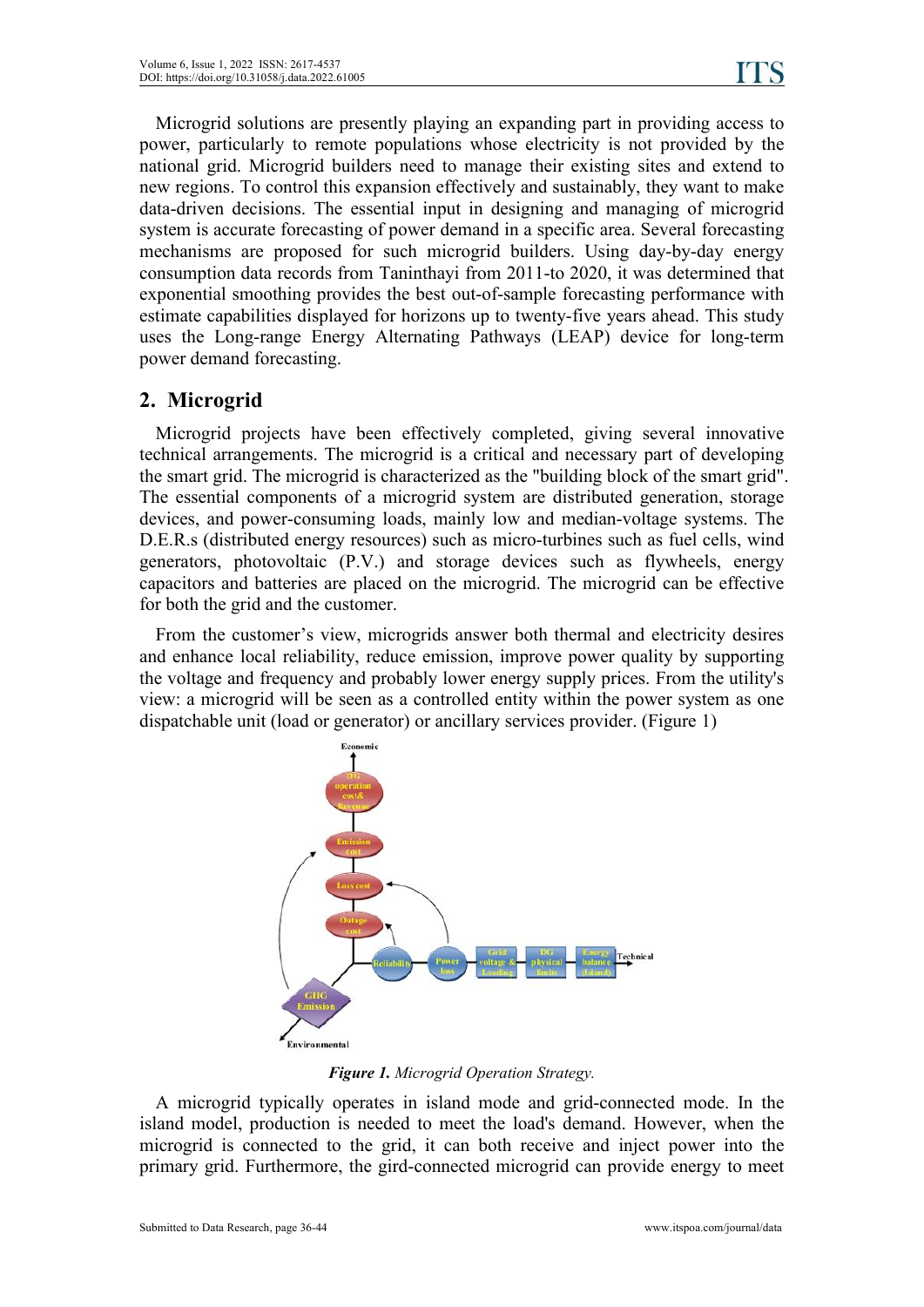the demands of its local loads. When adisturbance occurs, the microgrid is disconnected from the distribution network as soon as possible to avoid further damage. In that case, the microgrid will function in an island model.

Furthermore, the operation mode is associated with the elasticity supply, natural loads demand and the power market. Thus, microgrids' optimum operation programming objectives concern the economic, technical and environmental aspects. Therefore, a microgrid can offer various financial, technical, ecological and social benefits to internal and external stakeholders relying on its operational strategy.

Microgrid control can be separated into coordinated control (supervisory control or energy management) and local control. First, the coordinated management optimizes to assign the ability output among distributed energy resources (D.E.R.), value} of energy production and emission. For example, the forecast values of hundreds of demand, the generation and the market electricity price every hour on a coming day are collected and calculated to search out the optimal output power of distributed energy resources, the consumption level of the utility grid and the cost and the emission. Second, the intelligent local controllers for D.E.R. can improve the efficiency of microgrid operation. Those controllers control the frequency and voltage in different operation modes of microgrid, such as islanded and grid-related modes.

## **3. Energy Planning and LEAP**

LEAP interface is structured under seven views utilizing graphical icons: Analysis, Results, Energy balance, Summaries, Overviews, Technology database (T.E.D.) and the Notes views. Figure 2 shows a visual representation of the LEAP model.

The analysis read is that the style centre of the software. A section structured in the form of a tree provides the platform for creating, organizing and editing data. The data offers four main categories for the data organization in the model.



*Figure 2. Structure of LEAP model.*

These are user-defined variables which enable the creation of demographic (e.g., population, urbanization rates, household size), macroeconomic (e.g. G.D.P., interest rate) and other time-series variables (e.g., employment statistics, investment rate). Although critical assumptions are not directly determined in LEAP, they are used in intermediary calculations. For example, the population increase rate can project domestic demand.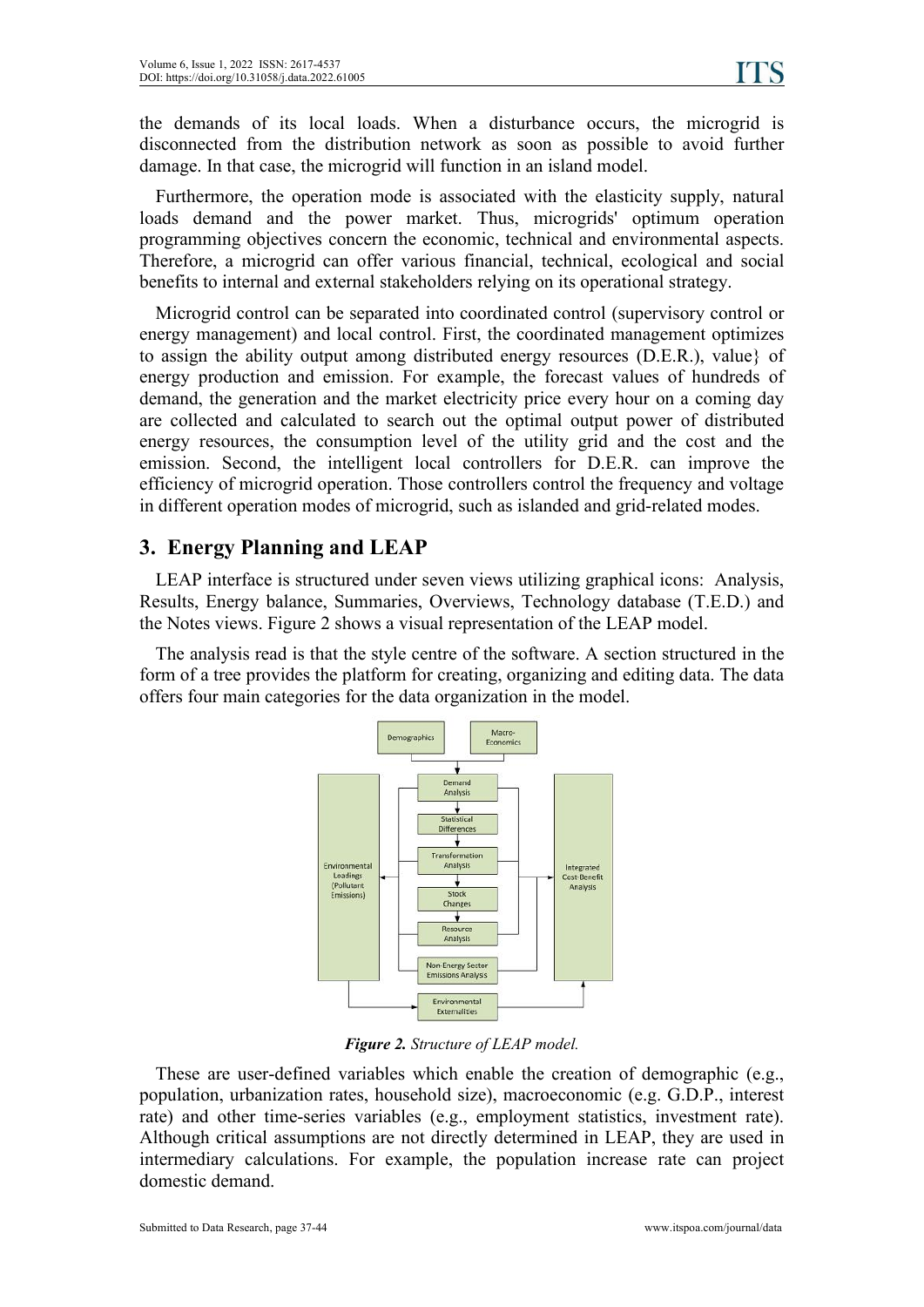Integrated energy analysis can ordinarily begin with demand analysis since all transformation and resource calculations deem the demand.However, LEAP provides flexibility in the organization of requests and three approaches for modelling demand,



*Figure 3. Energy demand approaches in LEAP.*

The Bottom-Up or End-Use approach gives a detailed engineering-based modelling account for sectors, end-users, and energy consuming devices. The Top-down or Econometric approach is an aggregation approach in which consumption is then divided into sections and fuels only. Finally, the Hybrid system in LEAP uses the top down approach for the reference eventualities. In contrast, the different eventualities square measure modelled as policy measures leading to reduced consumption over time. Table 1 summarises the pros and cons of the various approaches.

|                 | <b>Bottom-up</b>                                                    | <b>Top-down</b>                                              | <b>Hybrid</b>                                                       |  |  |  |  |  |
|-----------------|---------------------------------------------------------------------|--------------------------------------------------------------|---------------------------------------------------------------------|--|--|--|--|--|
| No.             | Pros                                                                |                                                              |                                                                     |  |  |  |  |  |
| $\mathbf{i}$    | Enables the assessment of<br>impacts of changes due to<br>policies. | Less data-intensive.                                         | Less data-intensive than<br>bottom-up.                              |  |  |  |  |  |
| $\ddot{\rm n}$  | Gives a better understanding<br>of energy usage.                    | Forecast using simple<br>historical trends.                  | Can capture technology-<br>based policies                           |  |  |  |  |  |
| iii             |                                                                     | Able to capture fiscal<br>policies such as carbon<br>tax.    |                                                                     |  |  |  |  |  |
|                 |                                                                     | Cons                                                         |                                                                     |  |  |  |  |  |
|                 | Data-intensive.                                                     | Not well suited to<br>examine technology-<br>based policies. | Does not fice insight into<br>system structure in the<br>long term. |  |  |  |  |  |
| $\ddot{\rm ii}$ | Hard to capture the impacts of<br>fiscal policies.                  |                                                              |                                                                     |  |  |  |  |  |
| iii             | May require many trends and<br>assumptions.                         |                                                              |                                                                     |  |  |  |  |  |

*Table 1. The Main Pros and Cons of the Leap Application.*

The results display elaborated results for all system components together with demand, transformation, resources, price and environmental loading. The show also contains tools for constructing tables and charts, which might be simply exported to word, stand out or PowerPoint. Finally, favourites in the results view enable customized charts to be bookmarked for future reference.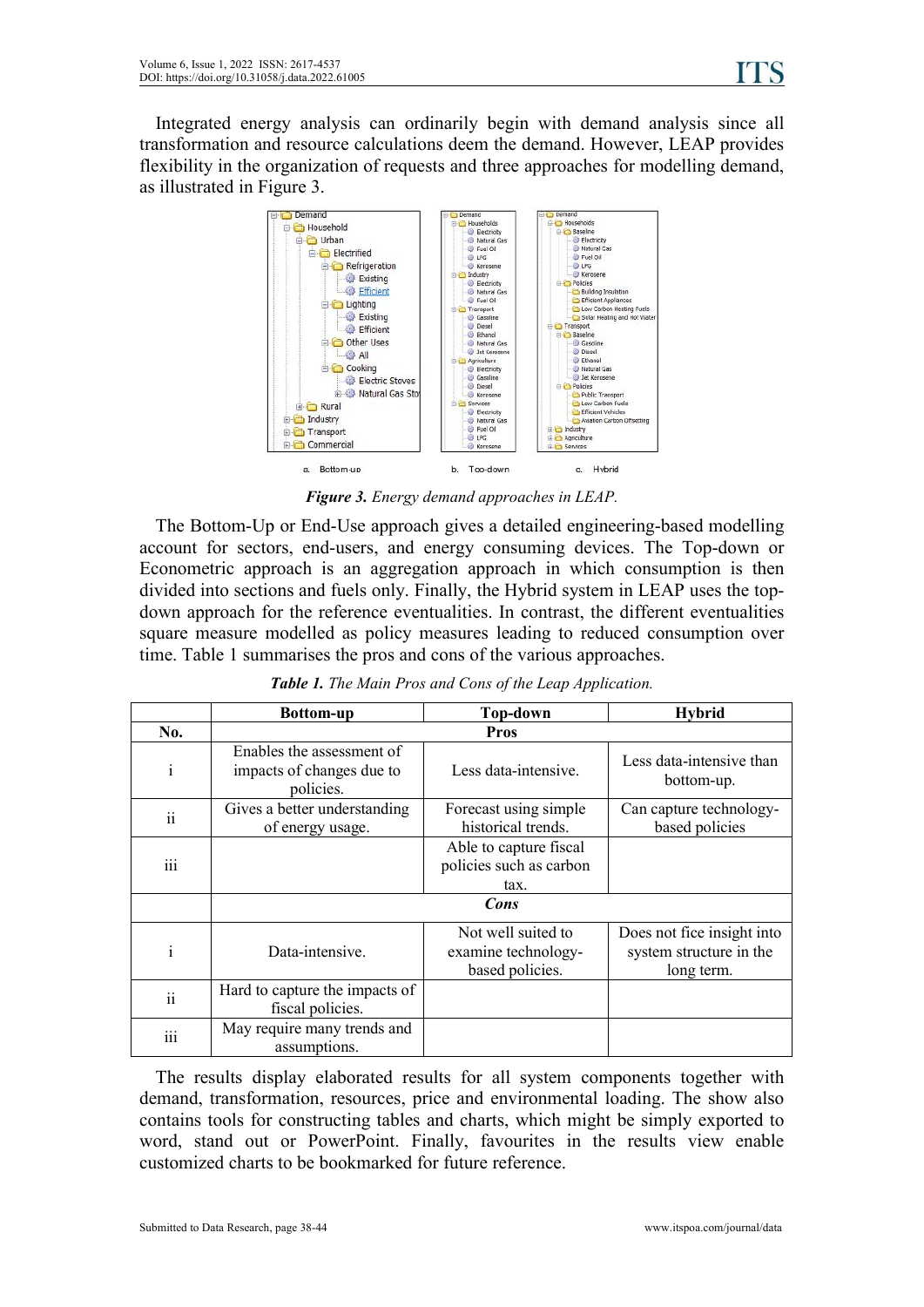The Energy Balance View displays energy summaries for any year of the model or calculated scenario as a standard energy balance table, chart or shanked diagram. The shanked diagram that has replaced the diagram view available in older versions of LEAP provides superior visualization as it shows the actual energy flow quantities.

This Summaries View can be used to build custom tables and graphical results summary reports. The outline additionally contains a piece of cost-benefits information that outlines the price, cost, and good things about the eventualities compared to the chosen reference.

### **4. Data Base For Taninthayi Region**

Tanintharyi Region is the long narrow southern part of Myanmar. The Andaman Sea is located in the west, and the Tenasserim Hills area is in the east. This region is far away from the existing national grid. As a result, the micro-grid system is employed to electrify this area. Thus, the long-term electricity demand forecasting for the Taninthayi region is carried out using LEAP software. The location and the primary data for electrification are shown in Figure 4.



*Figure 4. Current electricity supply in Tanintharyi Region location map.*

Table 2 shows the list of electrified households in the Tanintharyi Region. Taninthayi is divided into three districts, as stated in the table. Therefore, the total numbers of families and numbers of electrified households are also shown in this table. Currently, electrification is accomplished through a micro-grid system powered by diesel generators. The current electrification rate is about 37.33 % and will be increased to 100 % in 2045.

| <b>NNo</b> | <b>Name</b><br>of District | No.of<br>Household | Electrified<br>Household | Electrification <br>Un-electrified<br>Household |      |
|------------|----------------------------|--------------------|--------------------------|-------------------------------------------------|------|
|            | Dawei                      | 104092             | 55558                    | 48534                                           | 3.3  |
|            | Myeik                      | 132919             | 36593                    | 96326                                           | 7.5  |
|            | Kawthaung                  | 46088              | 13545                    | 32543                                           | 9.3  |
|            | Total                      | 283099             | 105696                   | 177403                                          | 7.33 |

*Table 2. List of Electrified Households in the Tanintharyi Region.*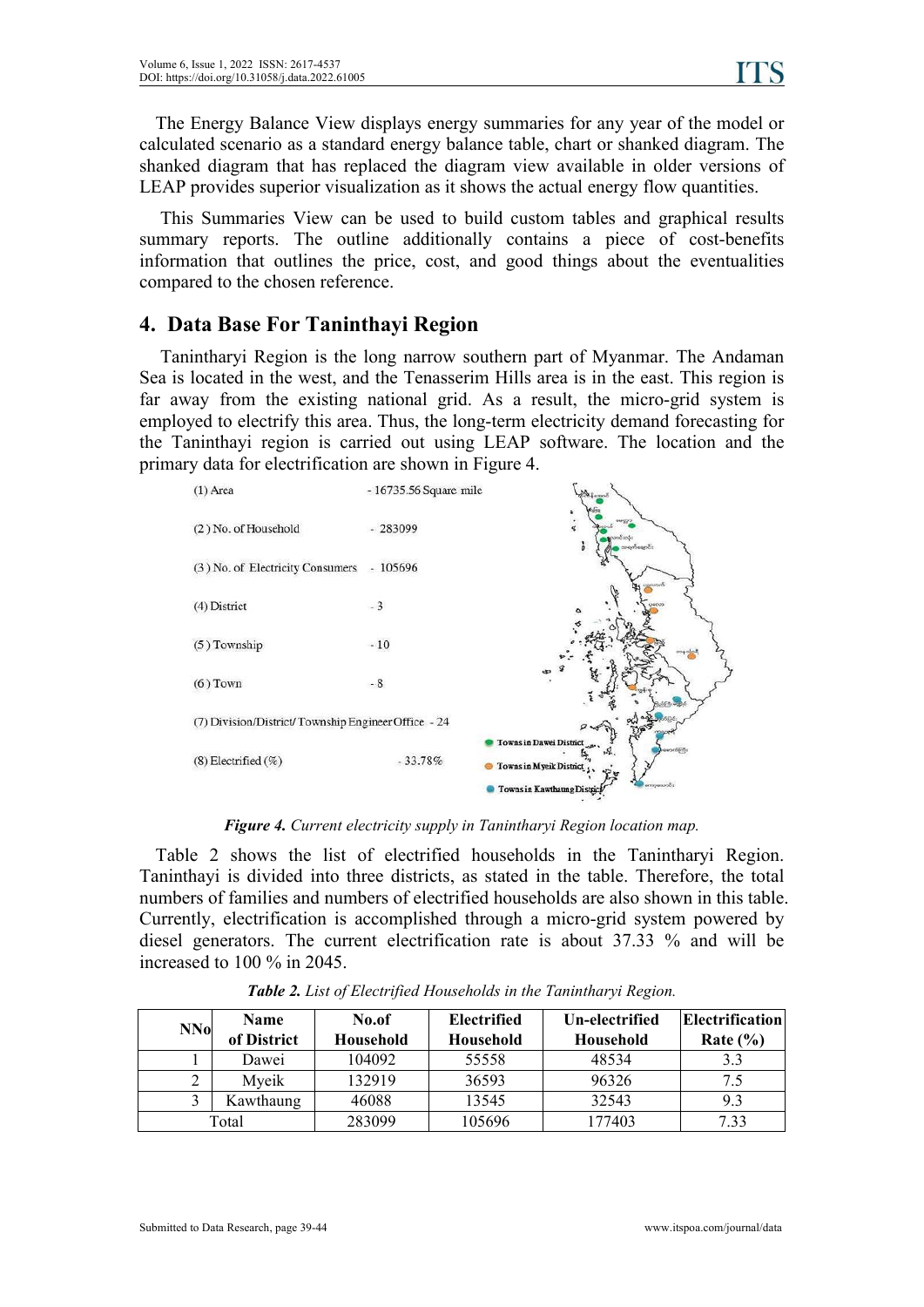|            | Name of<br><b>District</b> | Supply Load (M.W.) |      |       |               |      |      |      |      |      |      |
|------------|----------------------------|--------------------|------|-------|---------------|------|------|------|------|------|------|
| Sr.<br>No. |                            | 2017               |      | 2018  |               | 2019 |      | 2020 |      | 2021 |      |
|            |                            | Max.               | Min. | Max.  | Min.          | Max. | Min. | Max. | Min. | Max. | Min. |
|            | Dawei                      | 11.2               | 6.0  | 14.8  | 7.4           | 16.7 | 9.7  | 19.3 | 12.8 | 22.6 | 15.3 |
| ◠<br>∠     | Myeik                      | 7.95               | 4.1  | 7.99  |               | 1.4  | 6.3  | 14.1 | ⇁    | 16.8 | 8.5  |
| $\sim$     | Kawthaung                  | 4.4                | 2.2  | 4.45  | 3.2           | 8.6  | 4.4  | 10.5 | 5.6  | 13.7 | 6.9  |
| Total      |                            | 23.55              | 12.3 | 27.25 | $\mathcal{L}$ | 36.7 | 20.4 | 43.9 | 25.6 | 53.1 | 30.7 |

*Table 3. Annually Increased Peak Load Condition in Recent Years.*

Table 3 shows annually increased maximum and minimum load conditions in recent years. As shown in the table, both the maximum and minimum loads are increasing yearly. The load demand is double within these five years.



*Figure 5. Electric energy demand comparison for Tanintharyi Region in recent years.*

Figure 5 shows an electric energy demand comparison for the Tanintharyi region's first quarter in recent years. As shown in the figure, the electricity demand is significantly increased compared to the previous months of the same month. The hourly load demand each day is also observed for the electricity demand forecast.

Figure 6 shows hourly load demand data for a sample day in 2020. Since the main load in the selected region is domestic load, the electricity demand is maximum at 7:00 pm, and minimum at 3:00 am.



*Figure 6. Hourly load demand data for a sample day.*

The maximum demands in the previous ten years are recorded for the electricity demand forecast. Figure 7 shows annually increased peak load conditions in the Tanintharyi region. Year after year, the maximum demand rises. For example, the electricity demand gradually increased between 2011 and 2016. Afterwards, the electricity demand significantly increased between 2016 and 2021.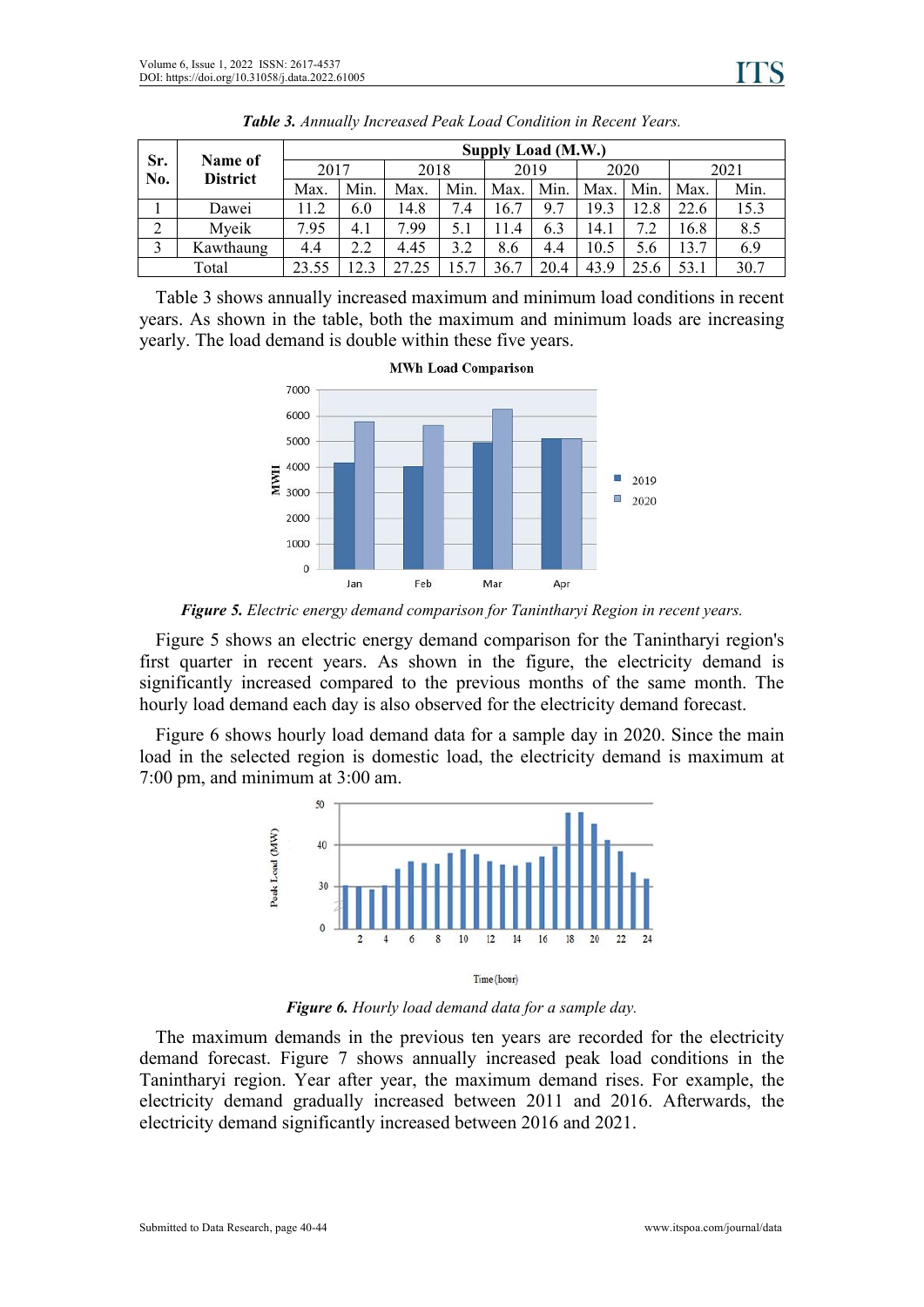

*Figure 7. Annually increased peak load condition in the Tanintharyi region.*

# **5. Application of LEAP Software for Long Term Electricity Demand Forecasting**

LEAP is an integrated modelling tool that can be used to track power consumption, generation and resource extraction in altogether sectors of a country/region. It's a tool that can be used to create models of various energy systems, where each requires its own unique data structures. It supports a variety of different modelling methodologies. On the load side, it supports bottom-up/end-use accounting techniques and top down/macroeconomic modelling. This study uses LEAP for long-term electricity demand forecasting for planning and optimizing the Taninthayi region.

Using the LEAP model, three alternative scenarios were elaborated for the longterm electricity demand forecasting for 2020–2045. The scenarios are taken as follows:

a. Reference scenario (REF): The Reference Scenario represents today's situation in the Taninthayi region's electricity sector. In the REF, the G.D.P. growth rate in the recent years.

b. Low-growth scenario (L.G.): This scenario assumes a low G.D.P. growth rate based on low-income and low population growth rates. All other parameters are similar to the REF scenario.

c. High-growth scenario (H.G.): This scenario assumes a high G.D.P. growth rate based on increased income and population growth rates. All other parameters are similar to the REF scenario.

For long-term electricity demand forecasting, the data set of the Taninthayi region is structured using LEAP's tree branch structure. The top-level branches within the tree are Key Assumptions. The critical assumption components inside the information sets store a selection of demographic, economic, and development indicators extracted from various information sources. During this research, key assumptions are as follows:

| Income of Household                   | $=$ USD 3000.00 per household                      |
|---------------------------------------|----------------------------------------------------|
| Household size                        | $=$ 5 person/household                             |
| Numbers of Households                 | $= 283099$                                         |
| End-year urbanization                 | $=$ 50 %                                           |
|                                       | Population= Numbers of Households * Household size |
| GDP= Population * Income of Household |                                                    |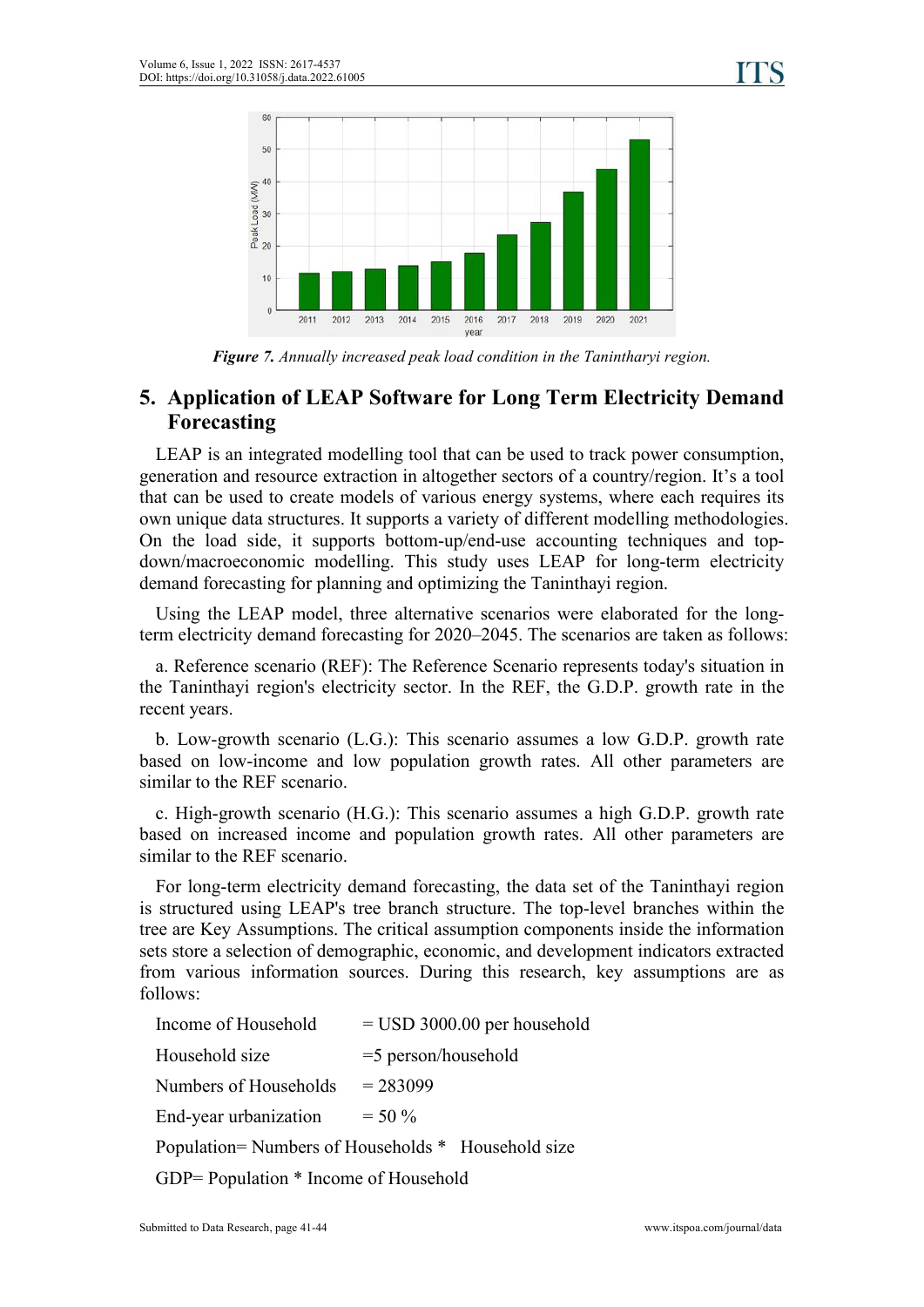Income growth rate= 0.5 %, 4.5 % and 7.0 % for Low, Average and High-level growth respectively.

Population growth rate= 0.3 %, 3.0 % and 4.0 % for Low, Average and High-level growth respectively.



*Figure* 8. *Electricity demand* with *a* low growth scenario.



*Figure 9. Electricity demand with average growth scenario.*

The simulation results for electricity demand with three different scenarios are shown in Figure 8 through Figure 10. The comparison of electricity demand with three different strategies is shown in Figure 11. As shown in the figures, the electricity demand at the end of the forecast period will be 56044.74 million kWh, 53003.97 million kWh, and 51263.03 million kWh for high, average and low growth scenarios, respectively.



*Figure 10. Electricity demand with high growth scenario.*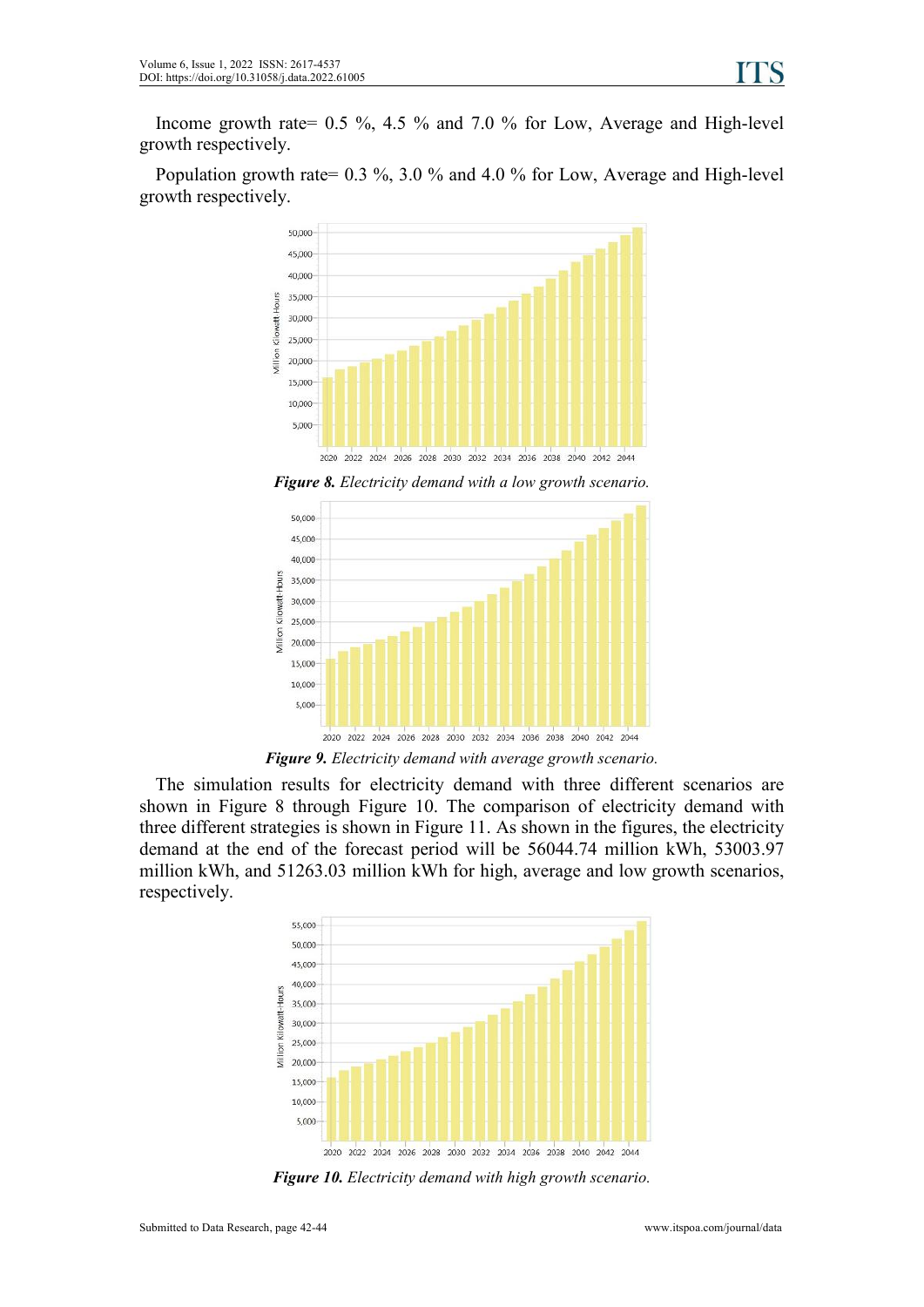A comparative analysis of the electricity demand growth rate across all the scenarios is presented in Table 4 - the requirements under the demand category show 100 % electrification at the end of the projected period. In the average growth scenarios, the total energy demand increases annually by 4.87 % during the period 2021 - 2045, taking into account the economic growth projections of the region in these scenarios. It does, however, increase by 4.73% and 5.10% in the low and high growth scenarios, respectively.



*Figure 11. Comparison of electricity demand with three dif erent scenarios.*

| Period                 | $2021 -$ | $2026 -$ | $2031 -$ | 2036- | $2041 -$ | 25 years |
|------------------------|----------|----------|----------|-------|----------|----------|
| <b>Scenario</b>        | 2025     | 2030     | 2035     | 2040  | 2045     | Average  |
| High-Growth $(\%)$     | 6.10     | 4.96     | 5.10     | 5.24  | 4.10     | 5.10     |
| Average Growth $(\% )$ | 6.00     | 4.82     | 4.90     | 4.96  | 3.64     | 4.87     |
| Low-Growth $(\% )$     | 5.86     | 4.69     | 4.77     | 4.84  | 3.47     | 4.73     |

*Table 4. Electricity Demand Growth Rate for 25 Years Periods.*

# **6. Conclusions**

This paper presents the result of testing the LEAP model's suitability for elaborating scenarios of the long-term electricity demand forecasting at the Taninthayi region microgrid. First, an overview of the previous and current electricity supply in the Taninthayi region is presented. Then, for long-term electricity demand forecasting, three different scenarios are considered based on the growth rate of this region in the period 2021 -2045. Finally, a comparison of the actual results from all designs is presented. Based on these forecast data, the effective planning for the electricity supply of the Taninthayi region microgrid system can be developed.

# **Conflicts of Interest**

The authors declare that there is no conflict of interest regarding the publication of this article.

# **Funding**

This research received no specific grant from any funding agency in the public, commercial or not-for-profit sectors.

### **Acknowledgments**

The author would like to acknowledge all teachers in the Department of Electrical Power Engineering at the Yangon Technological University (Y.T.U.). And sincerely